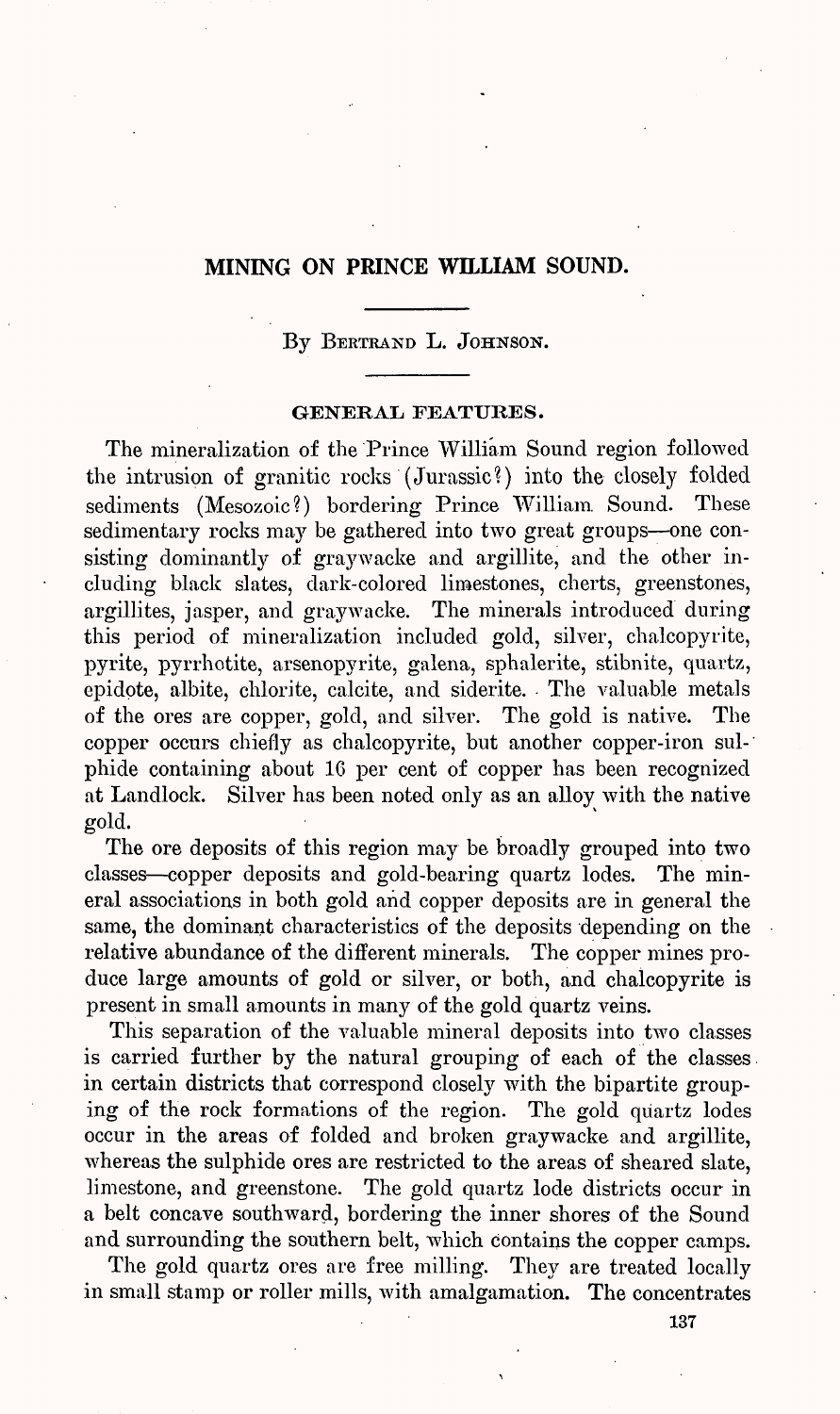are shipped to the smelter at Tacoma, Wash. The copper ores are base and require smelting,' with or without previous concentration. No local smelters being available, the copper ores and copper-bearing<br>concentrates are shipped to Tacoma by water. Their gold and silver concentrates are shipped to Tacoma by water. content is recovered in the smelting process.

The productive mines on Prince William Sound in 1915 so far as known included four copper mines and five gold mines. A much larger tonnage of copper ore than of gold quartz was mined and treated, and the total value of the metals produced from the copper ores was about five times that obtained from the gold quartz ores. The value of the total mineral production of the Prince William Sound region in 1915 was \$1,340,996, compared with \$1,198,742 in 1914.

## **COPPER MINING.**

#### **GENERAL CONDITIONS.**

An increased activity in copper mining over the preceding year was evident in 1915, and although no appreciable boom occurred there was also considerable interest manifested in copper prospecting, and it is reported that a few new discoveries were made in Passage Canal and in the district between Valdez and Port Wells. Some of the old copper properties on Knight Island were restaked. Both of the regular producers, the Beatson Copper Co., at Latouche, and the Ellamar Mining Co., at Ellamar, made large shipments as usual. The Threeman Mining Co., on Landlocked Bay, resumed shipments after two years, and the Fidalgo Mining Co., on Port Fidalgo, also shipped ore to the smelter. Development work was done on some of the nonproducing copper properties on Solomon Gulch, Landlocked Bay, Port Fidalgo, and Knights Island, and assessment work is reported on many others. All the copper ore shipped consisted of crude sulphide ore, in which the copper-bearing mineral was dominantly chalcopyrite. Much of the copper ore mined also carries either gold or silver, or both.

An increased quantity of copper ore was mined on Prince William Sound in 1915, but the average grade of the ore fell from \$12.60 a ton in 1914 to about \$8.07 in 1915. The total production of copper, gold, and silver from the copper ores was for each metal less than in 1914, but because of the high price of copper the total value of the metals recovered from the copper ores in 1915 was slightly greater than in the preceding year.

The future position of Prince William Sound as an important copper producer appears to depend on the successful treatment of the lower-grade copper ores by concentration or by a marked lowering of the mining or metallurgic costs through some radical change from the methods in use in the past. The completion and operation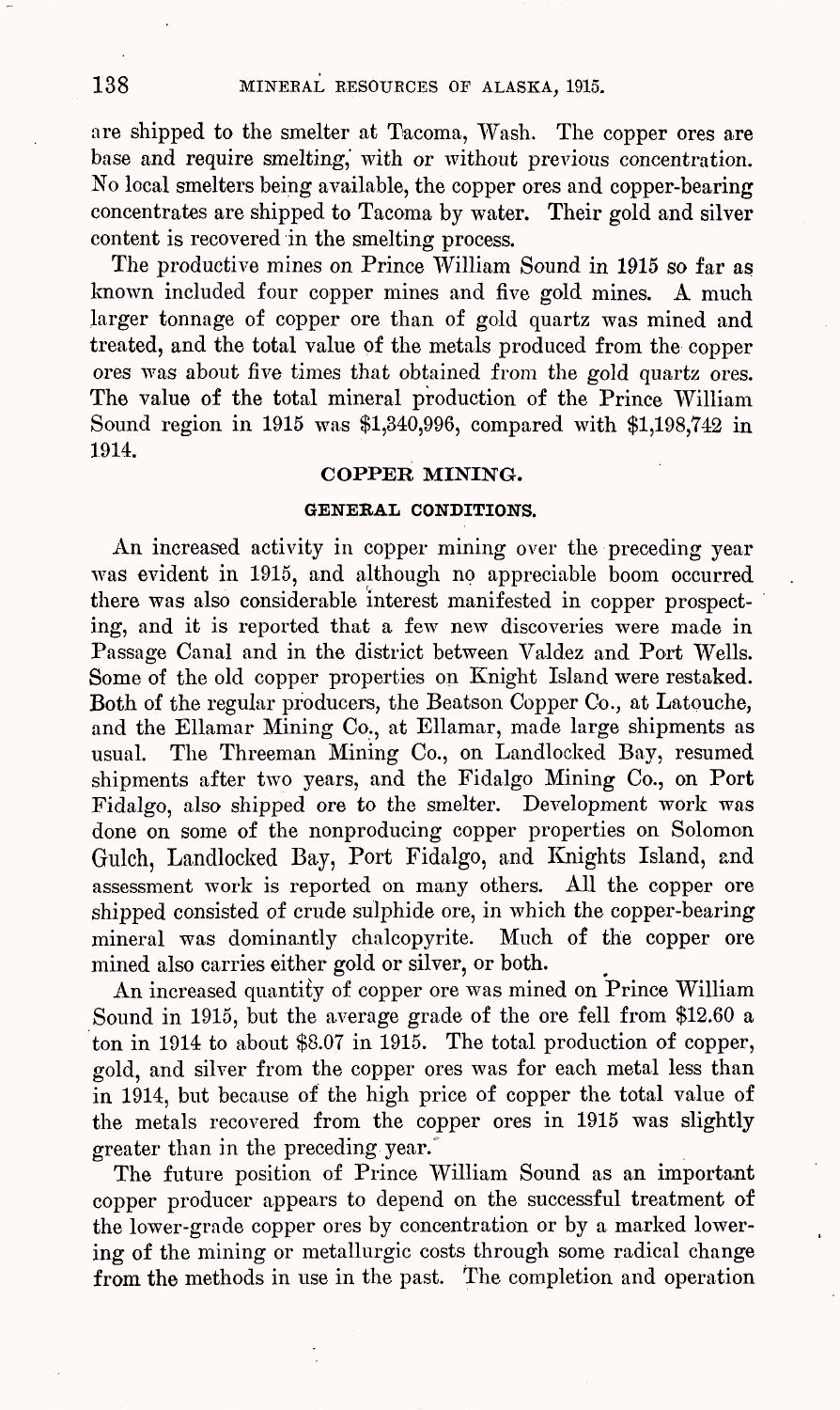of a mechanical concentration process, chiefly by flotation, at the Beatson-Bonanza mine, on Latouche Island, for the recovery of the valuable metals in the ore marks a step in this direction.

### **LATOUCHE ISLAND.**

The Beatson Copper Co. operated the Beatson-Bonanza mine, on Latouche Island, throughout the year. About 150 men were employed at the camp, half of whom were at work at the mine. Development work was continued as usual by open cuts, tunnels, and drifts, and more ore was mined than in previous years. A large plant for the concentration of the lower-grade ores, chiefly by an oil flotation process, is reported to have started operations early in the spring of 1915 and to have been in full operation during the later part of the year. Considerable crude sulphide ore was shipped to the Tacoma smelter, as in previous years, but a much larger quantity was put through the concentrating plant at Latouche, and the concentrates from this plant were shipped to Tacoma. One large cargo of concentrates was lost at sea on the way to the smelter.

On the property of the Latouche Island Copper Mining Co. (Ltd.), on Latouche Island, only assessment work was done in 1915, and this work was restricted to surface development.

### **KNIGHT ISLAND.**

Development work is reported to have been started in August, 1915, on the Pandora property, on the Bay of Isles, and to have continued steadily during the fall with a crew of several men. The work done in 1915 included the deepening of the shaft 66 feet and the driving of 10 feet of crosscuts and 14 feet of drifts on the 90-foot level. The total underground developments now are reported to include a 90-foot shaft, 132 feet of drifts, and a 75-foot adit. A wide chalcopyrite-bearing ore zone is said to be developed by these workings.

On a copper property on Drier Bay considerable open-cut work is said to have been done and 60 feet of tunnel driven during 1915.

Only open-cut assessment work was done in 1915 on the property of the Knight Island Copper Mining Co.

### **PORTAGE BAY.**

The discovery of a copper lode on the north side of the Portage Glacier Pass is reported, but no development work is known to have been done on it.

## **UNAKWIK INLET, WELLS BAY, LONG BAY, AND GLACIER ISLAND.**

Only assessment work is reported on the copper prospects on Unakwik Inlet, Wells Bay, Long Bay, and Glacier Island.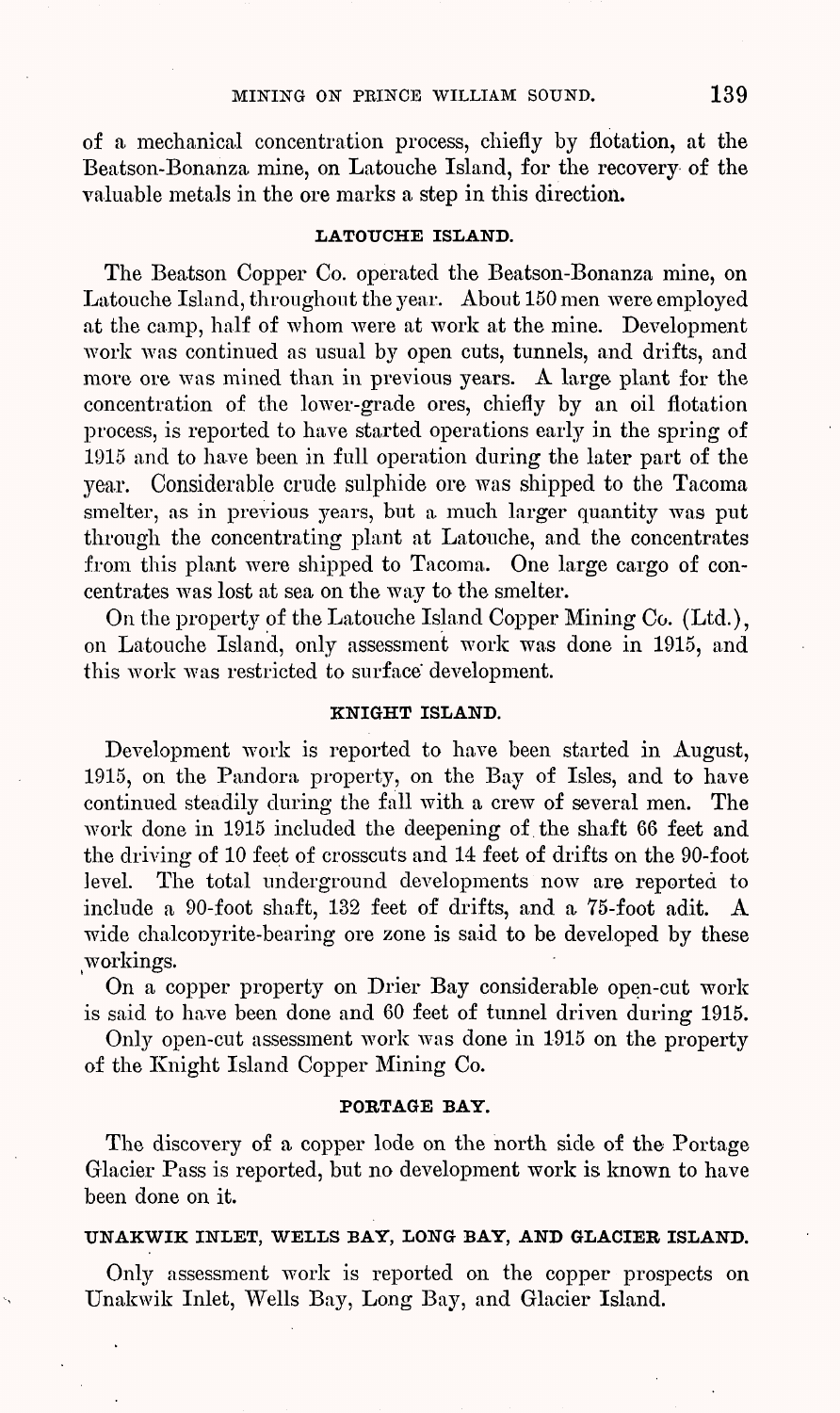## **VALDEZ DISTRICT.**

No development work was in progress at the Midas mine of the Granby Consolidated Mining, Smelting & Power Co. (Ltd.),on Solomon Gulch, during the winter of 1914-15. Such work as was necessary to complete the aerial tramway, the mine terminal of the tramway, and the buildings at the mine and to fill in about the pile foundations of the shipping bins at the wharf was started in April, 1915, and was about completed at the end of the season. The aerial  $1915$ , and was about completed at the end of the season. tramway was completed late in August and run intermittently during the fall. Considerable ore from the mine and dump was sent down on the tramway and stored in the ore bunkers on the wharf, but no shipments to smelters were made. About 50 men were employed on the property. Underground development work at the mine started late in June, and an average force of 10 men were at work in the mine during the rest of the season. Two shifts were at work all summer, the night shift consisting of two men. The lowest tunnel on the lode was extended to a length of about 410 feet (Oct. 21, 1915), and a 50-foot crosscut was driven on the next higher level. The buildings at the mine, besides the mine terminal of the tramway and the ore bunkers and blacksmith shop, include a large cook and bunk house, three cottages, three sheds, and an air-compressor building.

A large low-grade copper prospect, known locally as the Addison Powell property, situated on Sulphide Gulch about 4 miles from its junction with Lowe River, was relocated in the spring of 1915. About 150 feet of open cuts and stripping and 100 feet of tunnel are reported to constitute the development work done during the year. The principal copper mineral in the ore from this property is chal $c$ opyrite, but some malachite is found. A little gold is also reported.

A copper lode is said to have been found on the south side of Lowe River about 15 miles east of Valdez.

## **ELLAMAR DISTRICT.**

Only assessment work was done in 1915 on the property of the Galena Bay Mining Co., near the head of Galena Bay.

At Ellamar the plant of the Ellamar Mining Co. was operated throughout the year, and a large quantity of ore was mined and shipped. The underground work included the driving of additional The underground work included the driving of additional crosscuts. Raises in the slate country rock at this mine in recent years are reported to have encountered explosive gases, the exact composition of which has not been determined.

The Threeman Mining Co. carried on operations from June to December and made several shipments of ore. Crosscuts were also driven on the Keystone and A. C. claims. A force of 10 men are reported to have been working for this company.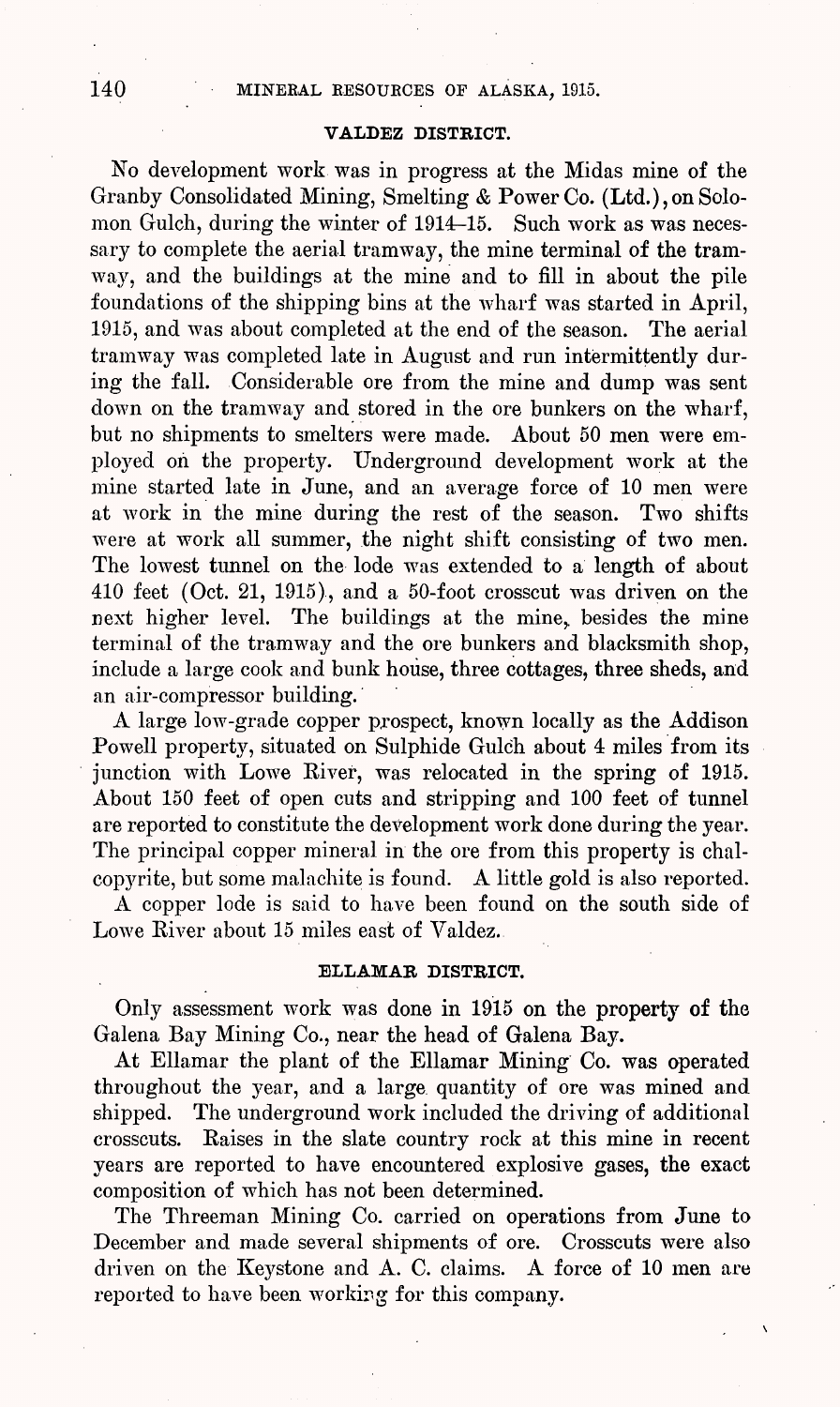Two men are said to have been engaged in development work at the mine of the Landlock Bay Copper Mining Co. (Dolan & Kystrom property), on Landlocked Bay, but no shipments are known to have been made during 1915.

No work was done on the Standard Copper Mines ground on Landlocked Bay.

## PORT FIDALGO.

Some development work was in progress in 1915 at all three of the copper mines on Port Fidalgo. The Fidalgo Mining Co. worked a small crew of men from June 1 to December 15, and shipped several hundred tons of ore to the Tacoma smelter. Mining was restricted to the footwall pay shoot.

Underground development work was started in the fall on the .Schlosser property. The wharves and ore bunkers are reported to have been rebuilt, and a shipment of ore is said to have been sent to Tacoma near the end of the year.

The Mason *'&* Gleason mine, now the property of the Dickey Copper Co., was operated only during November and December, 1915. Ore bunkers and a wharf were erected on Irish Cove.

### **GOLD MINING.**

#### GENERAL **CONDITIONS.**

The gold produced in the Prince William Sound region, other than that from the gold-bearing copper ores, comes from both gold quartz lodes and gold placers. The placer deposits, because of the recent intense glaciation of the region and the consequent lack of concentration of the widely distributed gold, are few, small, and irregularly distributed. They are worked only intermittently, on a very small scale, and contribute little to the gold production. The producing gold quartz lodes are in the Port Wells and Port Valdez districts. In 1915 the Port Wells district was the larger producer, although most of the producing properties are in the Port Valdez district. The Granite mine, on Port Wells, made the largest contribution to the gold output of the region, and second place was held by the Eamsay-Kutherford mine, in the Port Valdez district.

#### PORT WELLS DISTRICT.

The geology and economic features of the gold deposits of the Port Wells district, together with the developments up to and including 1914, have been described in recent reports.<sup>1</sup> The Granite mine is the most productive property in the district and the largest

<sup>&</sup>lt;sup>1</sup> Johnson, B. L., The Port Wells gold lode district: U. S. Geol. Survey Bull. 592, pp. 195-236, 1914 ; Mining on Prince William Sound : U. S. Geol. Survey Bull. 622, pp. 131-139, 1915.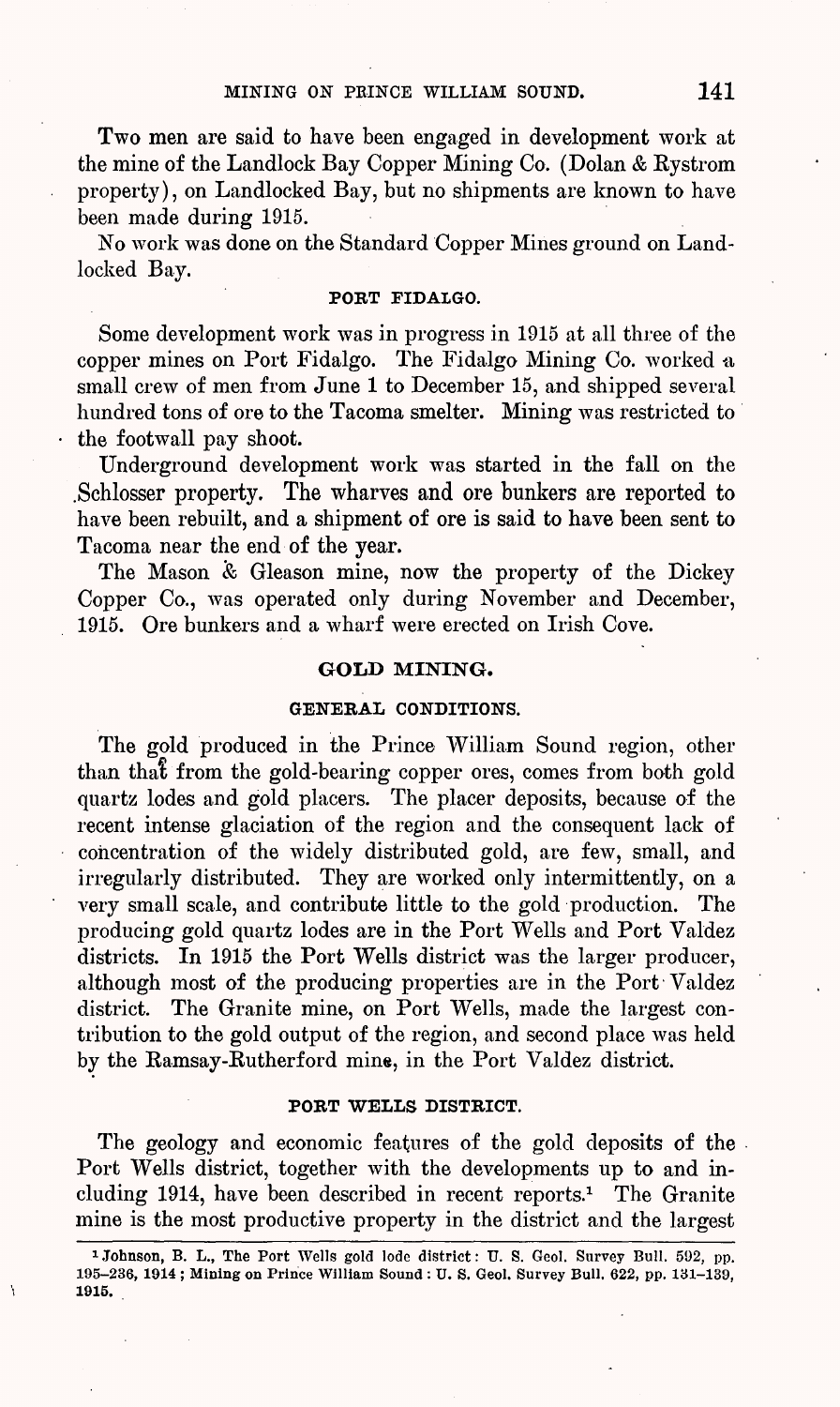producer among the gold quartz mines of the Prince William Sound region. Underground development and assessment work was done on several other properties in this district in 1915, and a few new lode discoveries are reported. Ocean-going steamers continued their visits to Port Wells, and a regular mail and passenger service was maintained between Valdez and several points on Port Wells, The district was not visited by Survey parties in 1915, and few notes have been obtained regarding the developments of the year.

The Granite mine was under development throughout the year. Besides the work necessary to take out ore for the mill, a crosscut tunnel, reported to be 800 feet in length, was run at a lower level, and a long raise was made from this tunnel to the vein. In addition to the underground work at the mine, a substantial wharf was built for large boats, a new oil-burning power plant was installed on Hobo Bay, and a power line 4,800 feet long was erected between this' plant and the auxiliary power plant near the mill. A 10-stamp mill, added to the milling plant in the spring of  $1915$ , was in operation about seven months. The Lane mill was also reported in operation for several months. From 50 to TO men were employed on the property during the year.

Considerable development work is reported on properties adjacent to the Granite mine.

Development work is reported on the North Star claim, on Avery River.

The Cordova Mining *&* Development Co. started the installation of a 5-stamp mill and an aerial tram on the Nugget and Golden Wonder No. 9 claims, near Golden, with a force of about 25 men. Some underground development work is also reported to have been done by this company on these claims. Later in the year, after the erection of the mill house, operations were discontinued, and the plant is reported to have been moved off the ground.

The Golden Eagle mill, at Golden, was idle in 1915, but some underground development work is said to have been done on this claim during the preceding winter. A tunnel was driven on the Wagner prospect near Golden, and in the spring a crew of 15 men started to sink a shaft on the Keynote claim.

On Hummer Bay surface stripping and opencut work is reported on the prospect of Bennett, Bailey & Heinz. On Pigot Bay 100 feet of tunnel is said to have been driven on the Hamilton property. Other properties on this bay were under development.

The Thomas Culross Mining Co. did some underground development work on its claims on Culross Island and is reported to have made a small shipment of ore to Tacoma.

Å.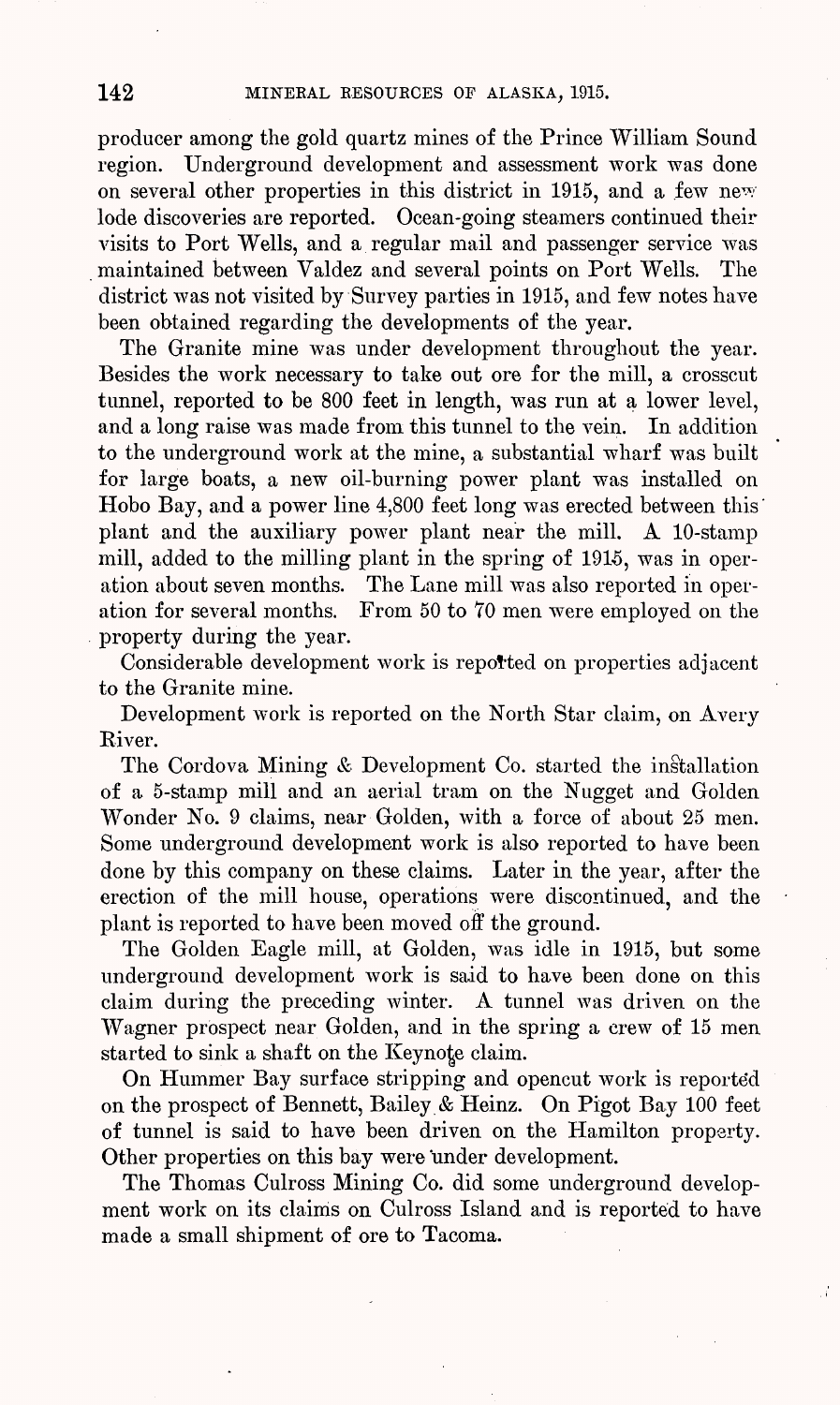### **PORT VALDEZ DISTRICT.<sup>1</sup>**

The number of producing gold quartz properties in the Port Valdez district in 1915 was less than in the preceding year, but the total value of the bullion produced appears to have been about the same. The mills operated included only the Ramsay-Rutherford, Cliff, and Gold King. A small additional output is reported to have been obtained by mortar from the National claim, on the Columbia Glacier. Only assessment work was done over most of the Port Valdez district, but a small amount of additional development work is reported on a few of the properties. In all only about 45 men were employed at the producing properties throughout the year, but numerous others were employed for short times in the annual assessment work on the many claims scattered throughout the district.

The mill and plant at the Ramsay-Rutherford mine were operated from June 2 to December 31, 1915. After the completion of a 742 foot mill-level crosscut tunnel, which cut the vein about 310 feet below the outcrop, and the connection of the shaft from the upper workings to this level a change was made in the method of handling the ore, which is now lowered to the mill-level tunnel and trammed to the mill. The aerial tram connecting the shaft house with the surface tram to the mill was taken down, and this surface tram is no longer used. Underground work was in progress throughout the winter of 1914-15 and in 1915. The principal work was the completion of the long crosscut tunnel at the mill level. Early in July, 1915, the underground developments consisted of the 742-foot crosscut tunnel with 80 feet of drifts and a 25-foot raise on the 300-foot level, 50 feet of drifts on the 150-foot level, 210 feet of drifts and a crosscut on the 100-foot level, about 220 feet of drifts on the 50-foot level, a 70-foot crosscut tunnel, a raise from the 300-foot level to the surface, and stopes between the 50-foot and 100-foot levels and between the 50-foot level and the surface. At the end of the year it was reported that additional drifting was done on the 300-foot level. A total of 480 feet of drifts were opened in 1915. An average force of 16 men were employed on the property during the year.

The Valdez Mining Co. extended its lower tunnel 83 feet, drove a 40-foot crosscut, and after cutting the vein drifted along the footwall for 34 feet and then crosscut the vein again. Where first crosscut the vein is reported to have had a width of  $10<sub>3</sub>$  feet. The work was done under two contracts, four men being employed on the first and three men on the second.

On the Pinochle claim the lower tunnel is said to have been extended 60 or 70 feet and to have cut the vein. No work was done in the upper tunnel. Three men were at work on the property in July.

 $\circ$ 

<sup>&</sup>lt;sup>1</sup>A detailed report on the Port Valdez district is now in preparation.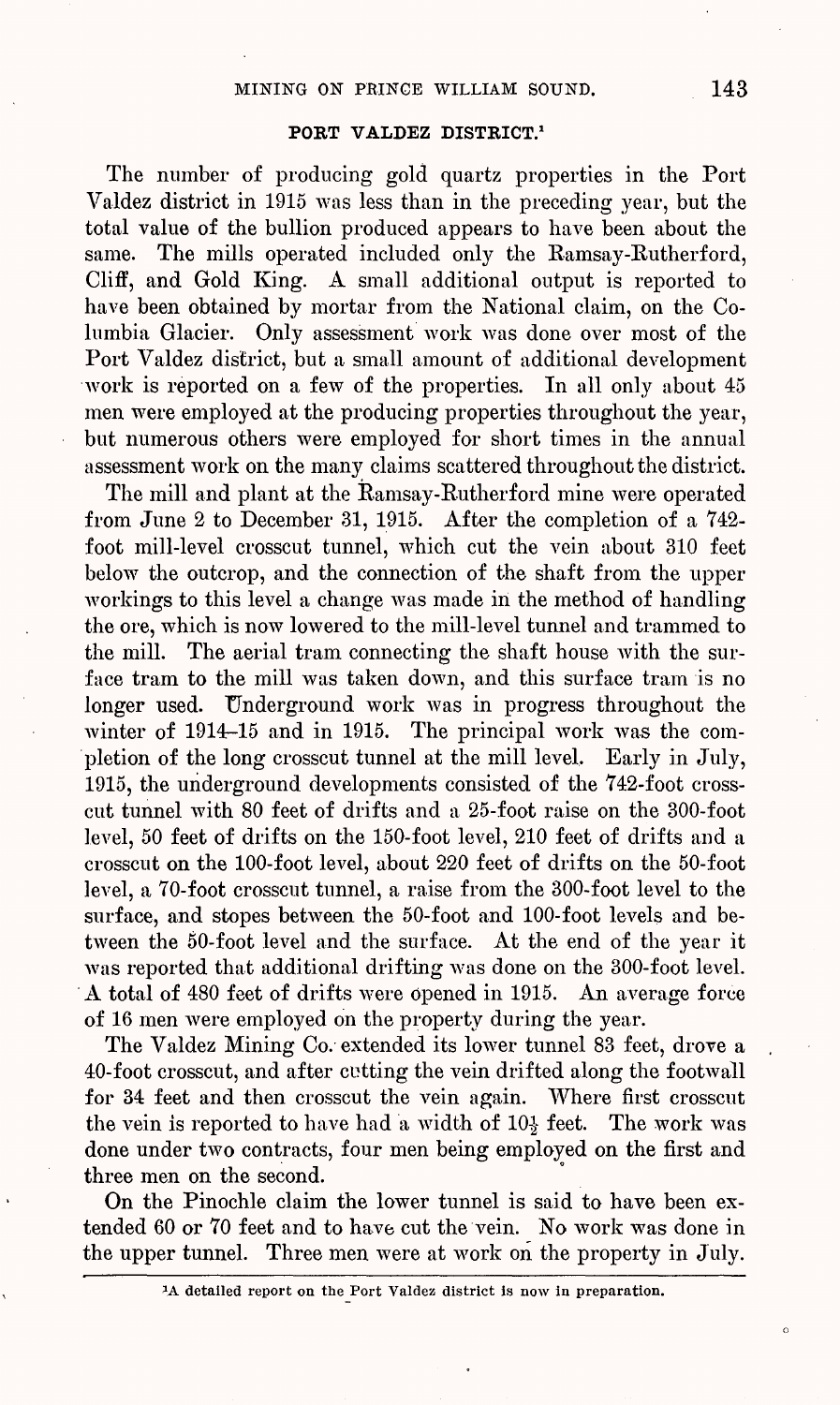Only assessment work was done on the Mineral Creek lodes in 1915, and the mills on the Mountain King and Big Four properties, which had been in operation the previous year, lay idle.

On Gold Creek some underground development work was done on the McCallum claims, near the head of the creek, where the owner was at work during part of the summer.

The upper workings of the Cliff mine were under lease to John E. Hughes, and the property was operated from May to December. A new vein, occupying a well-defined fissure and showing from 1 to 6 inches of quartz, was discovered on the crest of the hill. An adit 175 feet in length was driven, and the vein was stoped for about 75 feet. Several tons of the ore were milled in the Cliff mill, three stamps and two tables being used. Some underground work was also done under the original discoverer of the property, H. E. Ellis, in the old workings on the 100-foot and 200-foot levels, and some ore from these workings is said to have been milled. An average force of 20 men were employed during the season.

No work was done on the Three in One group during the first half of the year, but late in the summer two men were at work developing the property.

On the Sealey-Davis Mining Co.'s claims, on Shoup Bay, one man was at work during the summer and is reported to have done 200 feet of drifting in the middle tunnel, extending this tunnel to a total length of about 815 feet.

Four men were engaged in driving a 25-foot raise near the end of the long tunnel on the property of the Seacoast Mining Co. in the summer of 1915. A  $4\frac{1}{2}$ -foot vein was cut in this raise about 18 feet above the tunnel.

On the Bald Mountain group one man was engaged in development work.

On the claims of the Cameron-Johnson Gold Mining Co. from two to six men were employed for a short time during the later part of the summer. The mill on the property was not operated during. the year and no production was made. In the fall the company was placed in a receiver's hands and later was. reorganized as the Valdez Gold Co.

Assessment work is reported on the Alice, Nymond, and Bence-McDonald. claims.

The Gold King claims reverted to the original owners, and the property was worked by them during the summer. The mill was run for about a month during the spring, and seven or eight men were employed on the property at that time. During most of the summer, however, but one man remained on the property, and the development work was restricted to the driving of a crosscut in the long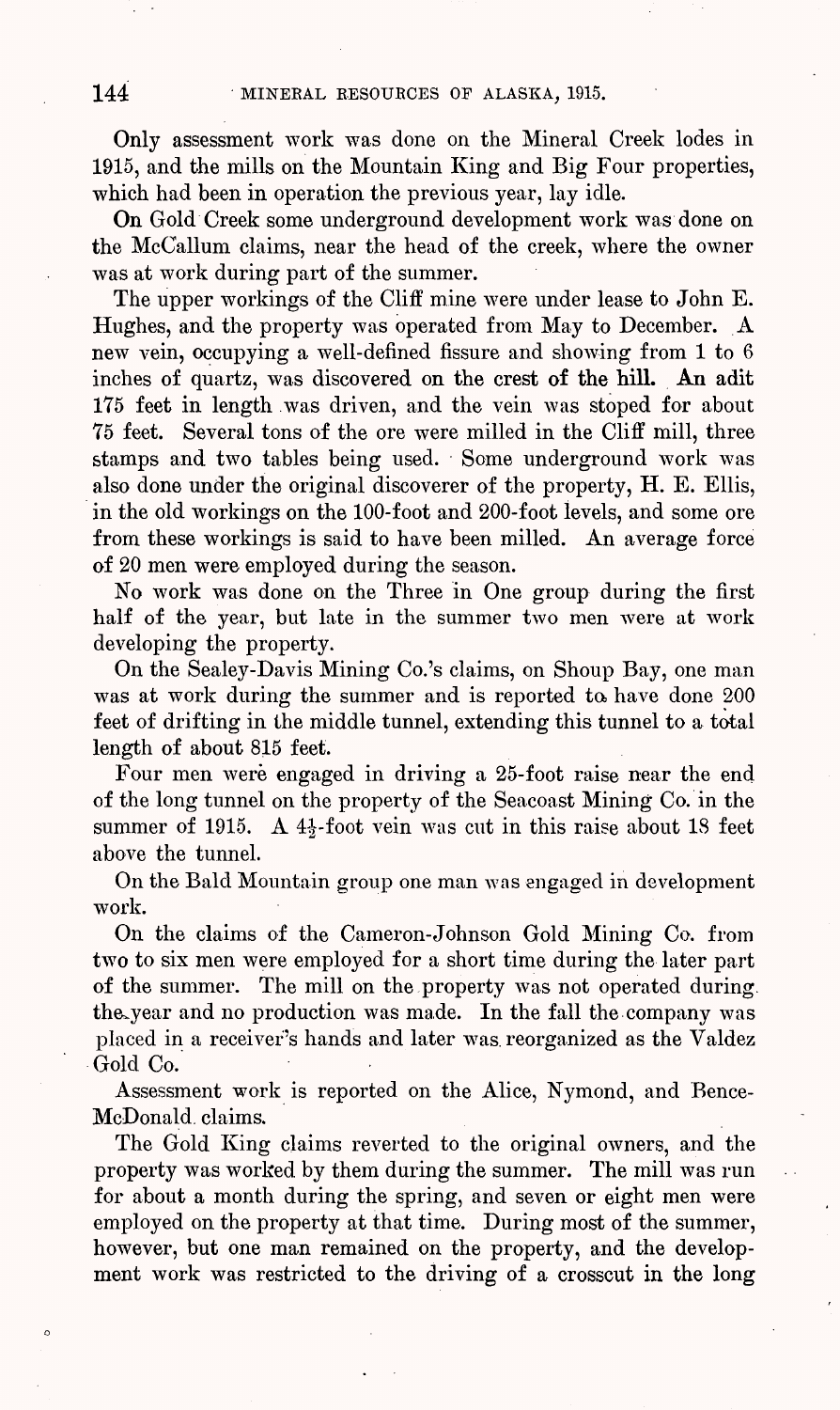lower tunnel. In October three men were reported at work on the property.

Assessment work is reported on the Mayfield and National claims. A 160-foot tunnel is said to have been driven during the winter of 1914-15 on a gold quartz property on the south side of Port Valdez, about a mile back from the Eight Mile Beach.

The entire valley of Lowe Eiver from Keystone Canyon to the head of the river was located in the spring of 1915 as possible placer ground, and some of the claims were tested with a churn drill, apparently with unsatisfactory results, as no further work is reported to have been done. The Bud Mining Co. on Gold Creek did not operate in 1915, and only assessment work is known to have been done on the Mineral Creek placers.

## **ANTIMONY MINING.**

Some prospecting for antimony was in progress on Prince William Sound in 1915, and some new stibnite-bearing prospects are said to have been located in the Port Valdez and Port Wells districts. No antimony shipments are known to have been made, and no extensive developments of antimony lodes were in progress.

41354° - Bull. 642 - 16 - 10